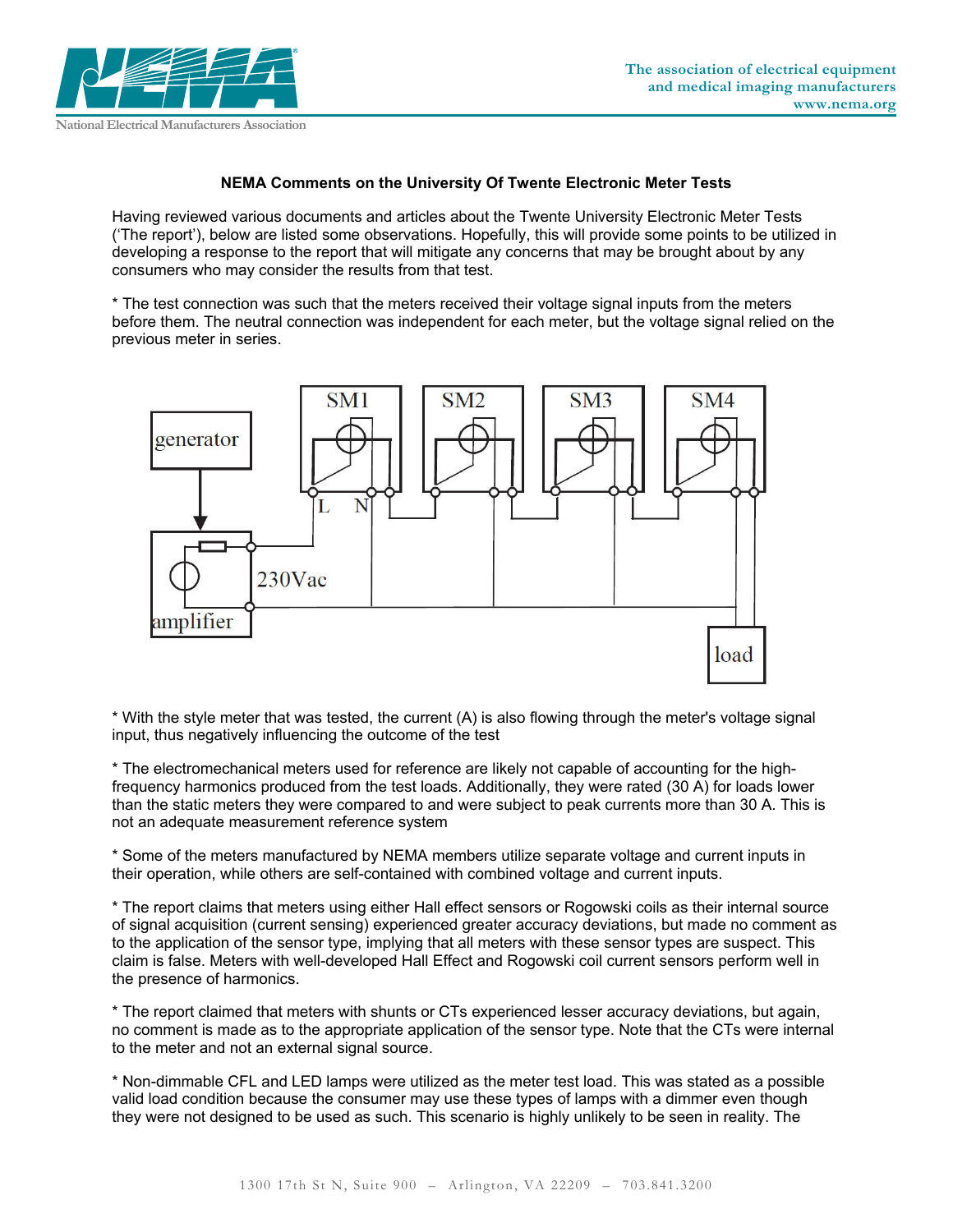performance of said lights dimmed in this manner would be so poor as to render the problem self-evident, and thus likely to be corrected quickly.

\* In the test, 20 LED lamps and 30 CFL lamps were utilized. It is doubtful that a consumer would create this scenario, where 50 lamps in residence were all dimmed to very low levels using a single dimmer at the same time.

- \* The poorest accuracy results showed up under the lowest dimmer setting.
- \* The current (A) during the poorest results was very low.

\* The report stated that the worst accuracy occurred when the lamps were all dimmed, and an 1800 W resistive load (a heating element perhaps) was also included. Heating elements are not connected through nor controlled by light dimmers. This concept is way outside of the norm and exceeds the approved watt rating of a standard dimmer switch by 300 %.)



## Fig.5: Voltage and current, for heater, CFL and LED as load, dimmer at  $13,50$

\* The dimmer switches available for use in homes are typically rated at 600 W, which equates to a steady 5 A load. The current peak shown in fig. 5 is eight (8) times the expected value for a standard dimmer switch.

\* The Spitzenberger & Spies PAS 5000 power supply used in the test process is a 5KVA unit. This would place its designed output at 240 V to be around 20 A, which appears to affect the voltage by the 40 A peak shown in fig. 5, thus negatively influencing the outcome of the experiment.

\* The tested meters were those used by the utility providers in the Netherlands, not meters that were directly designed for metering applications in North America.

## **CONCLUSION**

The worst results were with the LED and CFL lamps on the dimmer at its very low setting. Considering that the total lamp load is 600 W, and perhaps the dimmer reduces that to 60 W, this is a very low load - as monitored by a typical kWh meter utilized in North American applications.